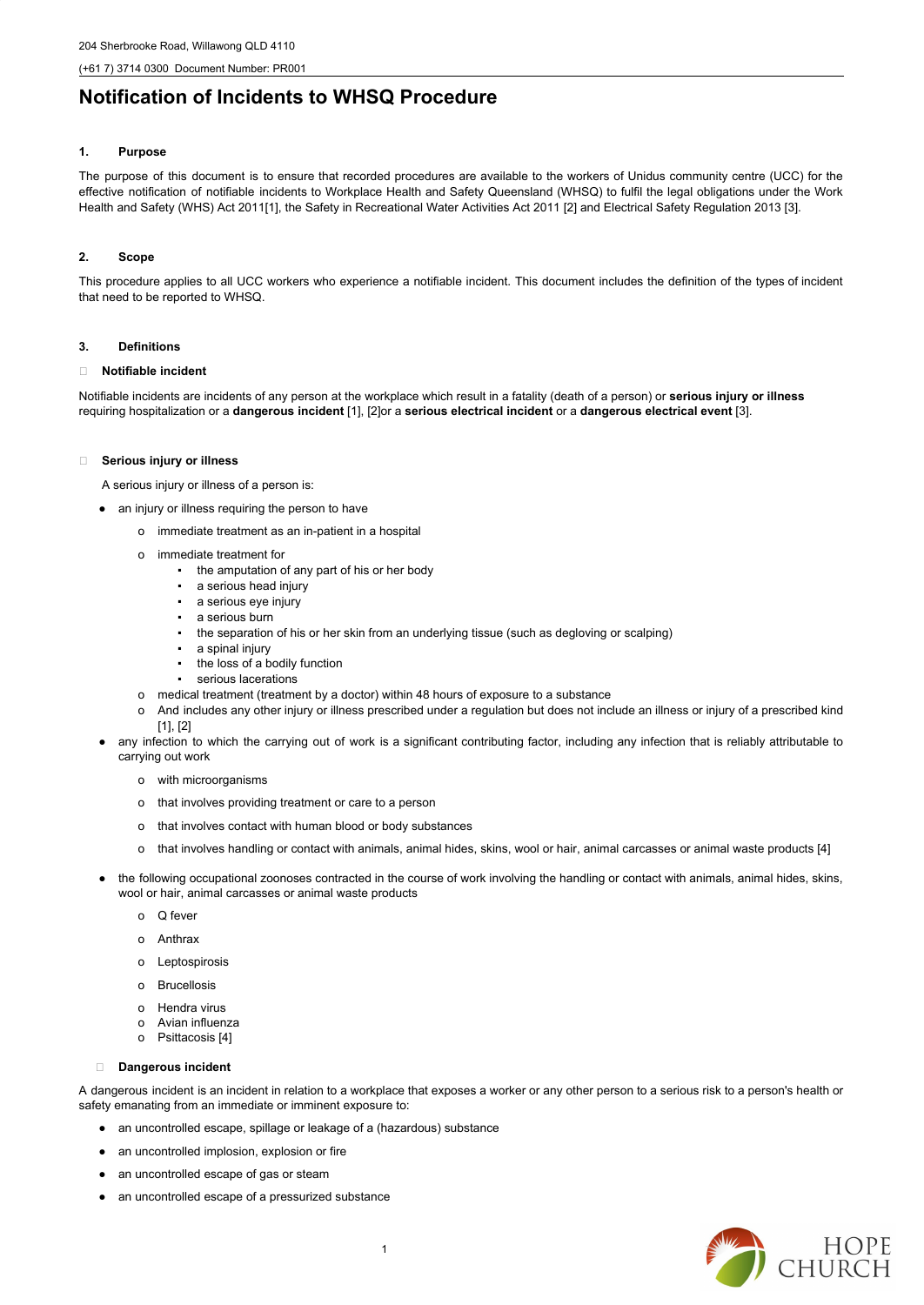- electric shock
- the fall or release from a height of any plant, substance or thing
- the collapse, overturning, failure or malfunction of, or damage to, any plant that is required to be authorised for use in accordance with the regulations
- the collapse or partial collapse of a structure
- the collapse or failure of an excavation or of any shoring supporting an excavation
- the inrush of water, mud or gas in workings, in an underground excavation or tunnel
- the interruption of the main system of ventilation in an underground excavation or tunnel
- any other event prescribed under a regulation; but does not include an incident of a prescribed kind [1], [2].

- is killed by electricity
- receives a shock or injury from electricity, and is treated for the shock or injury by or under the supervision of a doctor
- a person received a shock or injury from electricity at high voltage, whether or not the person was treated for the shock or injury by or under the supervision of a doctor (high voltage means a voltage above 1000 V AC or 1500 V ripple-free DC) [5]

#### **Serious electrical incident (SEI)**

A serious electrical incident is an incident involving electrical equipment, where a person

- And event that involves electrical equipment and in which significant property damage was caused directly by electricity or originating from electricity
- the performance of electrical work by a person not authorised under an electrical work licence to perform the work
- the performance of electrical work by a person if, as a result of the performance of the work, a person or property was not electrically safe
- the discovery by a licensed electrical worker of electrical equipment that has not been marked as required under the Electrical Safety Act 2002 [5]

#### **Dangerous electrical event (DEE)**

● the coming into existence of circumstances in which a person was not electrically safe, if the circumstances involve high voltage electrical equipment; and despite the coming into existence of the circumstances, the person does not receive a shock or injury (high voltage means a voltage above 1000 V AC or 1500 V ripple-free DC)

- the coming into existence of both of the following circumstances
	- (1) if a person had been at a particular place at a particular time, the person would not have been electrically safe and

- licensed asbestos removal work (licensed asbestos removalist)
- asbestos fibre levels greater than 0.02 f/ml (licensed asbestos removalist for Class A removal work)
- 
- asbestos emergency work domestic premises (PCBU with management or control of the workplace for demolition work)
- asbestos emergency work non-domestic premises (PCBU who is to carry out the demolition work for demolition work)
- lead risk work commencing
- changes to information regarding lead risk work
- worker who is removed from carrying out lead risk work
- health monitoring reports [hazardous chemicals]
- abandoned tanks
- pipelines (hazardous chemicals)
- demolition work
- Schedule 11 hazardous chemicals exceeding manifest quantities at a workplace (See Appendix A)
- Schedule 15 hazardous chemicals exceeding 10 per cent of their threshold quantity (See Appendix B) [6]
- **4. Responsibilities of notification**
- **PCBU**



(2) the person would not have been electrically safe because of circumstances involving high voltage electrical equipment (high voltage means a voltage above 1000 V AC or 1500 V ripple-free DC)

#### **Other notifications**

In addition to the notification of incidents, PCBUs are required to notify WHSQ of the following matters: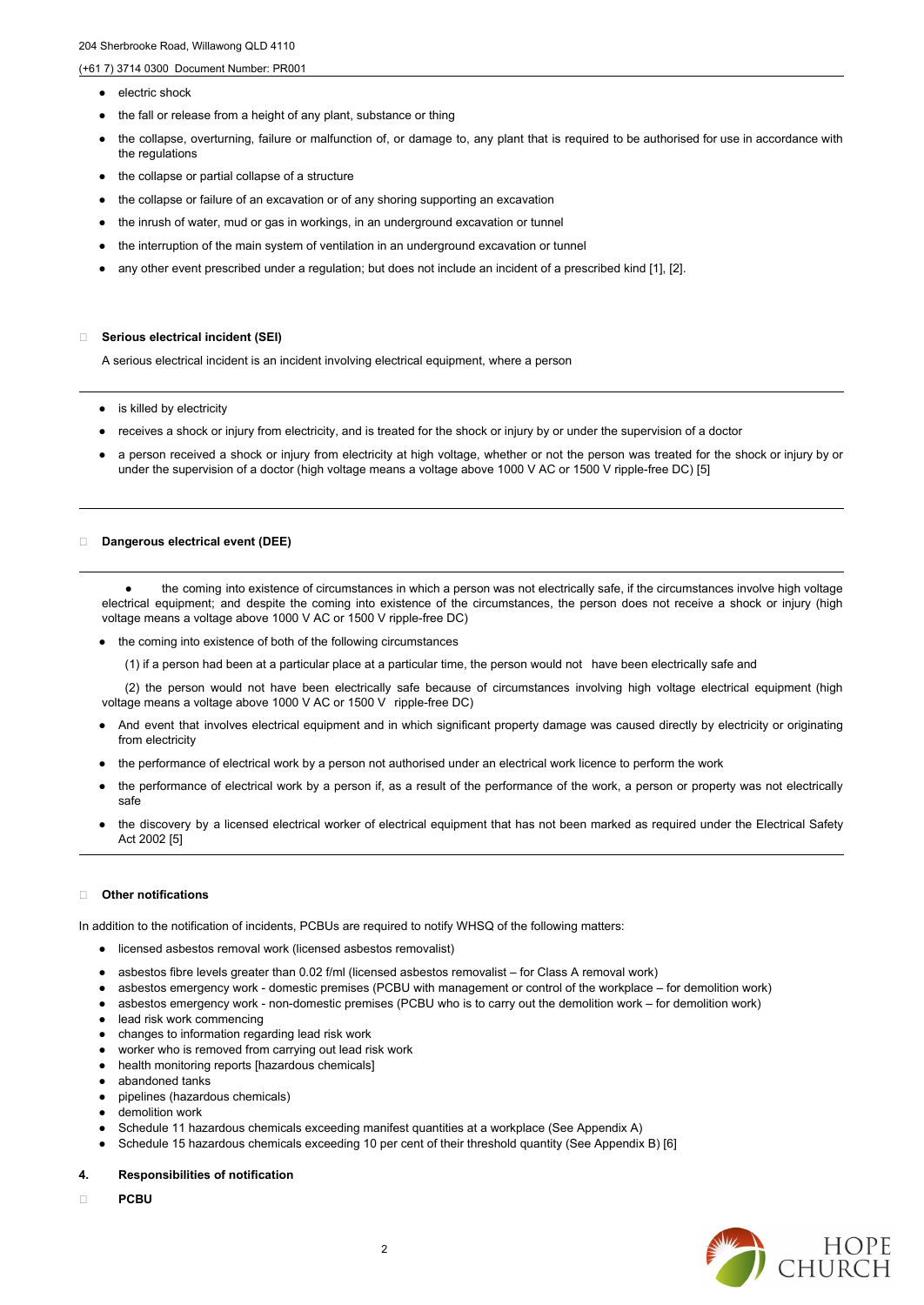The PCBU must immediately notify of WHSQ of these incidents to WHSQ by the fastest possible means after becoming aware that a notifiable incident arose [1]-[3]

#### **Others**

Other people who can report the incidents include:

- employer, ex-employee, self employed, worker, HSR
- management representative for PCBU
- management representative for person with management or control of a workplace
- member of public, parent of worker, principal contractor
- QLD ambulance service, QLD fire and rescue, QLD police service
- Site contact, union organiser, WHS officer, worker WHS representative [7]

### **5. Duty to preserve incident sites**

The PCBU must ensure that the site where the incident occurred is not disturbed until an inspector arrives at the site or any earlier time that an inspector directs as long as it is reasonably practicable. The site includes any plant, substance, structure or thing associated with the notifiable incident [1]-[3].

- by phone on 1300 362 128
- or by completing the online form at <https://ols.workcoverqld.com.au/ols/public/incident/registration.wc> [7]
- or by downloading and completing the WHSQ incident notification form [https://www.worksafe.qld.gov.au/\\_\\_data/assets/pdf\\_file/0020/82505/incidents\\_form.pdf](https://www.worksafe.qld.gov.au/__data/assets/pdf_file/0020/82505/incidents_form.pdf) [9]

and send it by facsimile to (0) 3874 7730 or by email to whsq.aaa@justice.qld.gov.au [10], [11]

Prescribed reasons that are allowed for disturbing an incident site are the following:

Written notice of the incident may be requested by WHSQ during phone call and must be given within 48 hours (written notice can be given via facsimile, email or other electronic means)

- to assist an injured person
- to remove a deceased person
- that is essential to make the site safe or to minimise the risk of a further notifiable incident
- that is associated with a police investigation
- for which an inspector or Workplace Health and Safety Queensland (WHSQ) has given permission [1]-[3], a direction that a scene may be disturbed may be given in person or by a telephone call [4], [8]

#### **6. Incident notification procedure**

- A notifiable incident occurs
- PCBU is made aware of the notifiable incident by a worker or HSR

□ WHSQ Incident Notification form or a record of each notifiable incident (must be kept for at least 5 years from the day that the notice of the incident is given to the regulator [1]-[3])



- PCBU is responsible for notifying WHSQ of the incident immediately by the fastest possible means (an appropriate person outlined in section 4 of this document can also notify WHSQ)

- PCBU submits insurance claim to WorkCover Queensland [9] or other worker compensation insurer [4]
- For more details please see <https://www.worksafe.qld.gov.au/injury-prevention-safety/incidents-and-notifications/notify-of-an-incident> [12]

<https://www.worksafe.qld.gov.au/injury-prevention-safety/incidents-and-notifications/what-is-an-incident> [4]

**7. Outside of business hours**

- The PCBU is responsible for calling 1300 362 128 to be connected to WHSQ's after-hours messaging service. The notification details will be referred to a WHSQ on-call inspector who will contact the PCBU within a timeframe that has regard to the seriousness of the incident. If the PCBU wish to disturb the incident site, he needs to wait for WHQ on-call inspector to return the call [4].

#### **8. Records**

These records must be kept securely or 5 years.